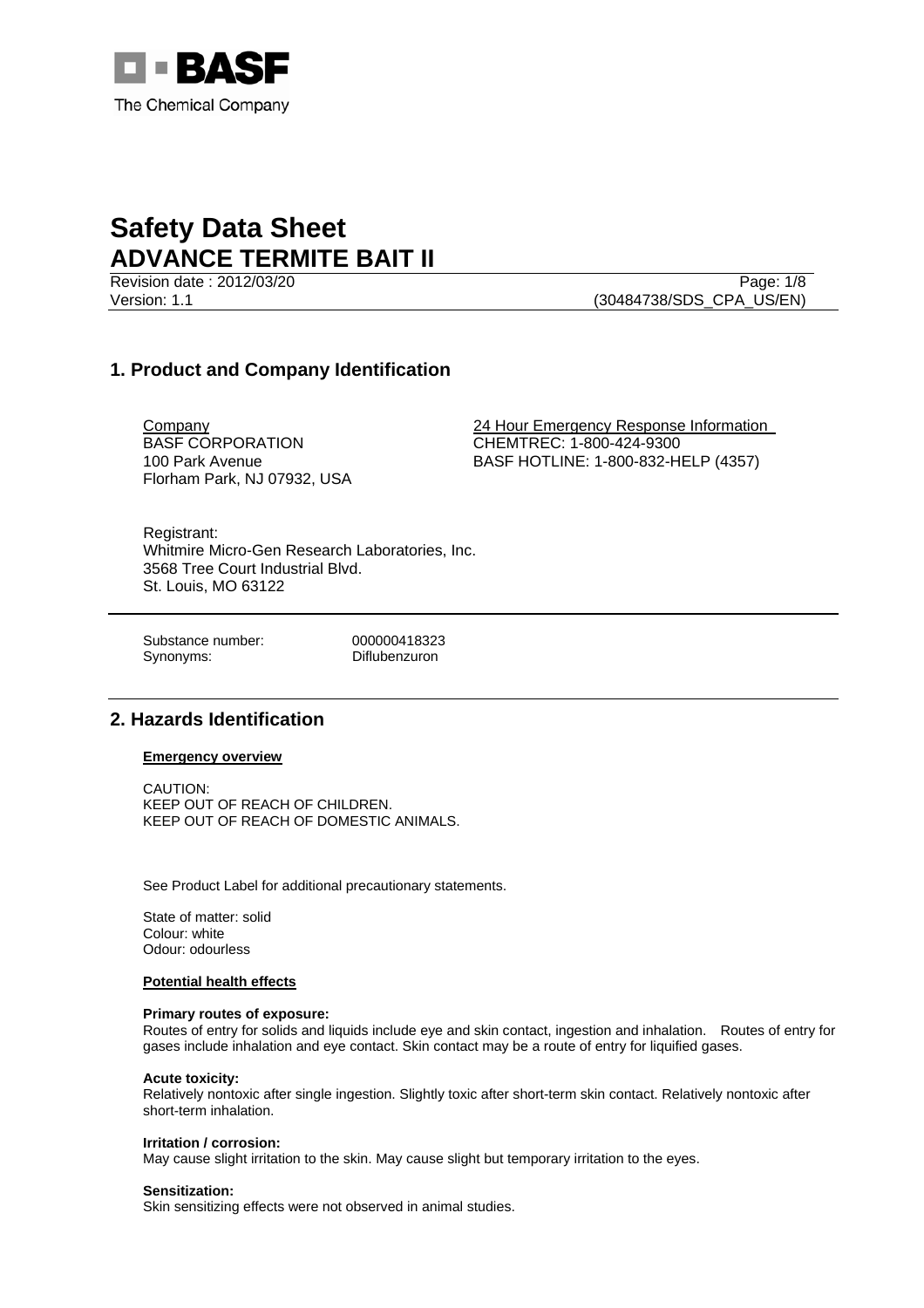Revision date : 2012/03/20 Page: 2/8

Version: 1.1 (30484738/SDS\_CPA\_US/EN)

## **Potential environmental effects**

#### **Aquatic toxicity:**

Very toxic (acute effect) to aquatic organisms.

## **3. Composition / Information on Ingredients**

**CAS Number Content (W/W) Chemical name** 35367-38-5 0.25 % Benzamide, N-[[(4-chlorophenyl)amino]carbonyl]-2,6-difluoro-Microcrystalline cellulose <= 99.75 % Proprietary ingredients

# **4. First-Aid Measures**

#### **General advice:**

First aid providers should wear personal protective equipment to prevent exposure. Remove contaminated clothing. Move person to fresh air. If person is not breathing, call 911 or ambulance, then give artificial respiration, preferably mouth-to-mouth if possible. Call a poison control center or physician for treatment advice. Have the product container or label with you when calling a poison control center or doctor or going for treatment.

#### **If inhaled:**

Remove the affected individual into fresh air and keep the person calm.

## **If on skin:**

Rinse skin immediately with plenty of water for 15 - 20 minutes.

#### **If in eyes:**

Hold eyes open and rinse slowly and gently with water for 15 to 20 minutes. Remove contact lenses, if present, after first 5 minutes, then continue rinsing.

#### **If swallowed:**

Never induce vomiting or give anything by mouth if the victim is unconscious or having convulsions. Do not induce vomiting. Have person sip a glass of water if able to swallow.

# **5. Fire-Fighting Measures**

Flash point: not determined Lower explosion limit:  $\qquad \qquad \qquad$  not determined Upper explosion limit:  $\blacksquare$ 

### **Suitable extinguishing media:**

foam, dry powder, water spray

### **Hazards during fire-fighting:**

carbon monoxide, carbon dioxide, nitrogen dioxide, nitrogen oxide, Hydrogen chloride, hydrogen fluoride, halogenated hydrocarbons, hydrocarbons

If product is heated above decomposition temperature, toxic vapours will be released. The substances/groups of substances mentioned can be released in case of fire.

#### **Protective equipment for fire-fighting:**

Firefighters should be equipped with self-contained breathing apparatus and turn-out gear.

#### **Further information:**

Evacuate area of all unnecessary personnel. Contain contaminated water/firefighting water. Do not allow to enter drains or waterways.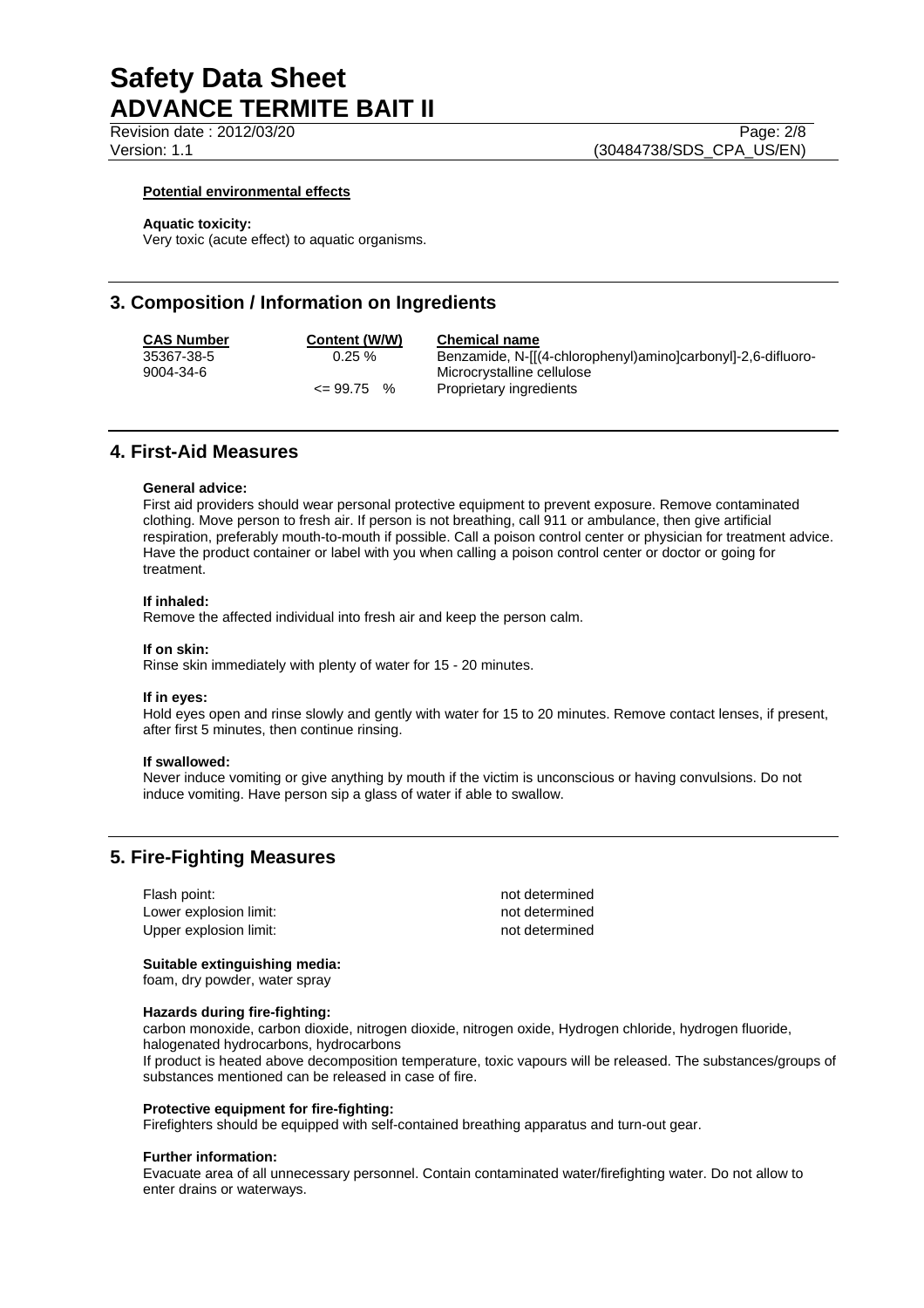Revision date : 2012/03/20

Version: 1.1 (30484738/SDS\_CPA\_US/EN)

# **6. Accidental release measures**

### **Personal precautions:**

Take appropriate protective measures. Clear area. Shut off source of leak only under safe conditions. Extinguish sources of ignition nearby and downwind. Ensure adequate ventilation. Wear suitable personal protective clothing and equipment.

## **Environmental precautions:**

Do not discharge into the subsoil/soil. Do not discharge into drains/surface waters/groundwater. Contain contaminated water/firefighting water. A spill of or in excess of the reportable quantity requires notification to state, local and national emergency authorities. This product is not regulated by CERCLA ('Superfund').

#### **Cleanup:**

Dike spillage. Sweep/shovel up. Avoid raising dust. Use wet cleaning methods when applicable. Place into suitable containers for reuse or disposal in a licensed facility. Spilled substance/product should be recovered and applied according to label rates whenever possible. If application of spilled substance/product is not possible, then spills should be contained, solidified, and placed in suitable containers for disposal. After decontamination, spill area can be washed with water. Collect wash water for approved disposal.

# **7. Handling and Storage**

## **Handling**

#### **General advice:**

RECOMMENDATIONS ARE FOR MANUFACTURING, COMMERCIAL BLENDING, AND PACKAGING WORKERS. PESTICIDE APPLICATORS & WORKERS must refer to the Product Label and Directions for Use attached to the product. Provide good ventilation of working area (local exhaust ventilation if necessary). Keep away from sources of ignition - No smoking. Keep container tightly sealed. Protect against heat. Handle and open container with care. Do not open until ready to use. Once container is opened, content should be used as soon as possible. Provide means for controlling leaks and spills. Follow label warnings even after container is emptied. The substance/ product may be handled only by appropriately trained personnel. Avoid all direct contact with the substance/product. Avoid contact with the skin, eyes and clothing. Avoid inhalation of dusts/mists/vapours. Wear suitable personal protective clothing and equipment.

### **Protection against fire and explosion:**

The relevant fire protection measures should be noted. Fire extinguishers should be kept handy. Avoid all sources of ignition: heat, sparks, open flame. Avoid extreme heat. Ground all transfer equipment properly to prevent electrostatic discharge. Electrostatic discharge may cause ignition.

## **Storage**

#### **General advice:**

Keep only in the original container in a cool, dry, well-ventilated place away from ignition sources, heat or flame. Protect containers from physical damage. Protect against contamination. The authority permits and storage regulations must be observed.

#### **Storage incompatibility:**

General advice: Segregate from incompatible substances. Segregate from foods and animal feeds. Segregate from textiles and similar materials.

#### **Storage stability:**

 May be kept indefinitely if stored properly. If an expiry date is mentioned on the packaging/label this takes priority over the statements on storage duration in this safety data sheet.

# **8. Exposure Controls and Personal Protection**

**Users of a pesticidal product should refer to the product label for personal protective equipment requirements.**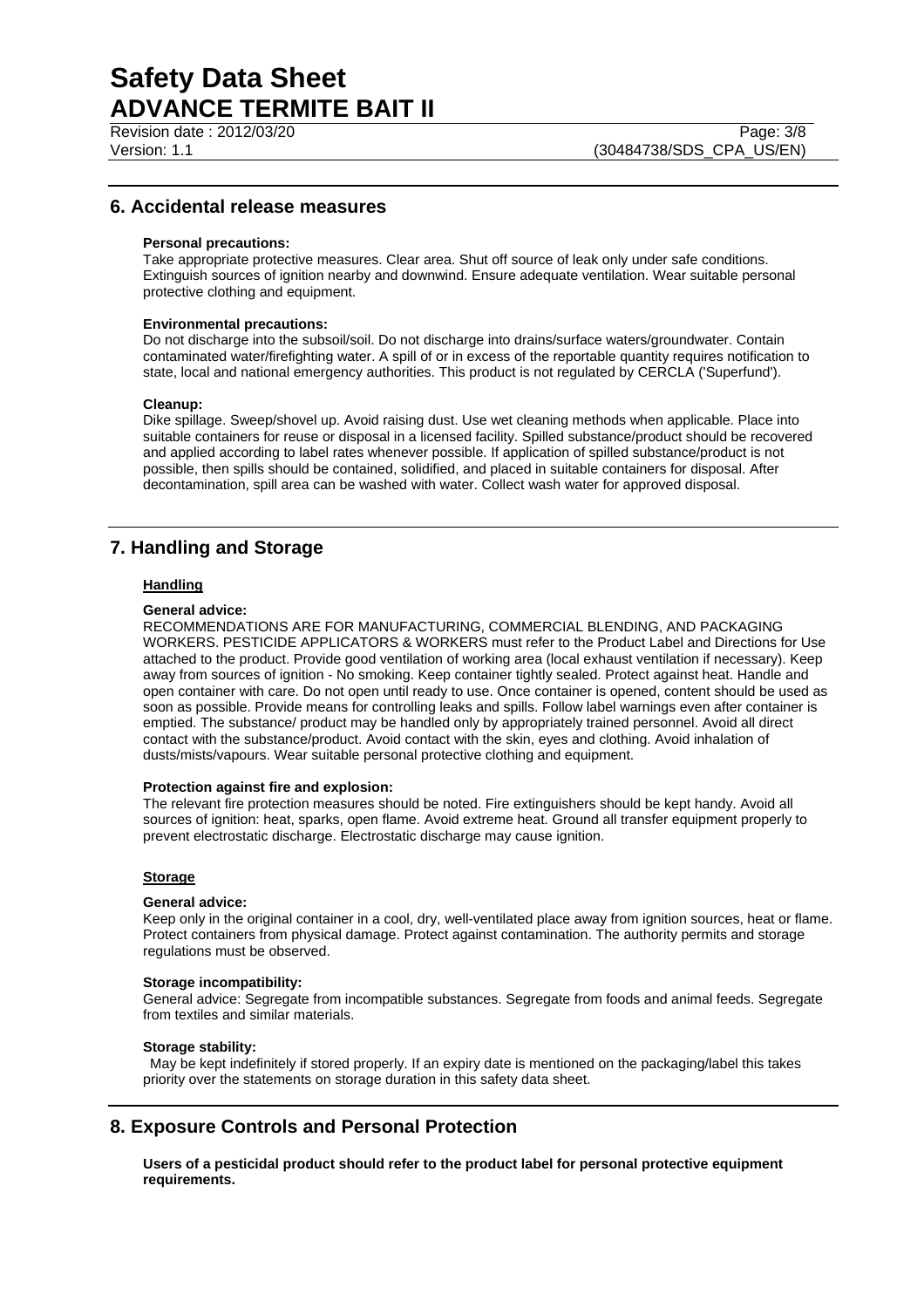Revision date : 2012/03/20 Page: 4/8

Version: 1.1 (30484738/SDS\_CPA\_US/EN)

# **Components with workplace control parameters**

| Microcrystalline cellulose | <b>OSHA</b>  | PEL 5 mg/m3 Respirable fraction : PEL 15 mg/m3 |  |
|----------------------------|--------------|------------------------------------------------|--|
|                            | Total dust   |                                                |  |
|                            | <b>ACGIH</b> | TWA value $10 \text{ mg/m}3$ :                 |  |

## **Advice on system design:**

Whenever possible, engineering controls should be used to minimize the need for personal protective equipment.

## **Personal protective equipment**

## **RECOMMENDATIONS FOR MANUFACTURING, COMMERCIAL BLENDING, AND PACKAGING WORKERS:**

### **Respiratory protection:**

Wear respiratory protection if ventilation is inadequate. Wear a NIOSH-certified (or equivalent) organic vapour/particulate respirator. For situations where the airborne concentrations may exceed the level for which an air purifying respirator is effective, or where the levels are unknown or Immediately Dangerous to Life or Health (IDLH), use NIOSH-certified full facepiece pressure demand self-contained breathing apparatus (SCBA) or a full facepiece pressure demand supplied-air respirator (SAR) with escape provisions.

### **Hand protection:**

Chemical resistant protective gloves, Protective glove selection must be based on the user's assessment of the workplace hazards.

### **Eye protection:**

Safety glasses with side-shields. Tightly fitting safety goggles (chemical goggles). Wear face shield if splashing hazard exists.

## **Body protection:**

Body protection must be chosen depending on activity and possible exposure, e.g. head protection, apron, protective boots, chemical-protection suit.

## **General safety and hygiene measures:**

RECOMMENDATIONS FOR MANUFACTURING, COMMERCIAL BLENDING, AND PACKAGING WORKERS Wear long sleeved work shirt and long work pants in addition to other stated personal protective equipment. Work place should be equipped with a shower and an eye wash. Handle in accordance with good industrial hygiene and safety practice. Personal protective equipment should be decontaminated prior to reuse. Gloves must be inspected regularly and prior to each use. Replace if necessary (e.g. pinhole leaks). Take off immediately all contaminated clothing. Store work clothing separately. Hands and/or face should be washed before breaks and at the end of the shift. No eating, drinking, smoking or tobacco use at the place of work. Keep away from food, drink and animal feeding stuffs.

# **9. Physical and Chemical Properties**

| Form:                                                                          | tablets        |                                                                                                                                                     |
|--------------------------------------------------------------------------------|----------------|-----------------------------------------------------------------------------------------------------------------------------------------------------|
| Odour:                                                                         | odourless      |                                                                                                                                                     |
| Colour:                                                                        | white          |                                                                                                                                                     |
| pH value:                                                                      | $5.0 - 7.0$    | ( 11 %(m))<br>(as suspension)                                                                                                                       |
| Melting point:                                                                 | >200 °C        | The substance / product decomposes. The<br>data refers to the carrier material.                                                                     |
| Bulk density:<br>Vapour density:                                               | $0.2606$ kg/m3 | (68 °F)<br>not determined                                                                                                                           |
| Partitioning coefficient<br>n-octanol/water (log Pow):<br>Solubility in water: | 3.89           | The values mentioned are those<br>(22 °C)<br>of the active ingredient.<br>completely soluble, The data given are<br>those of the active ingredient. |

# **10. Stability and Reactivity**

**Conditions to avoid:**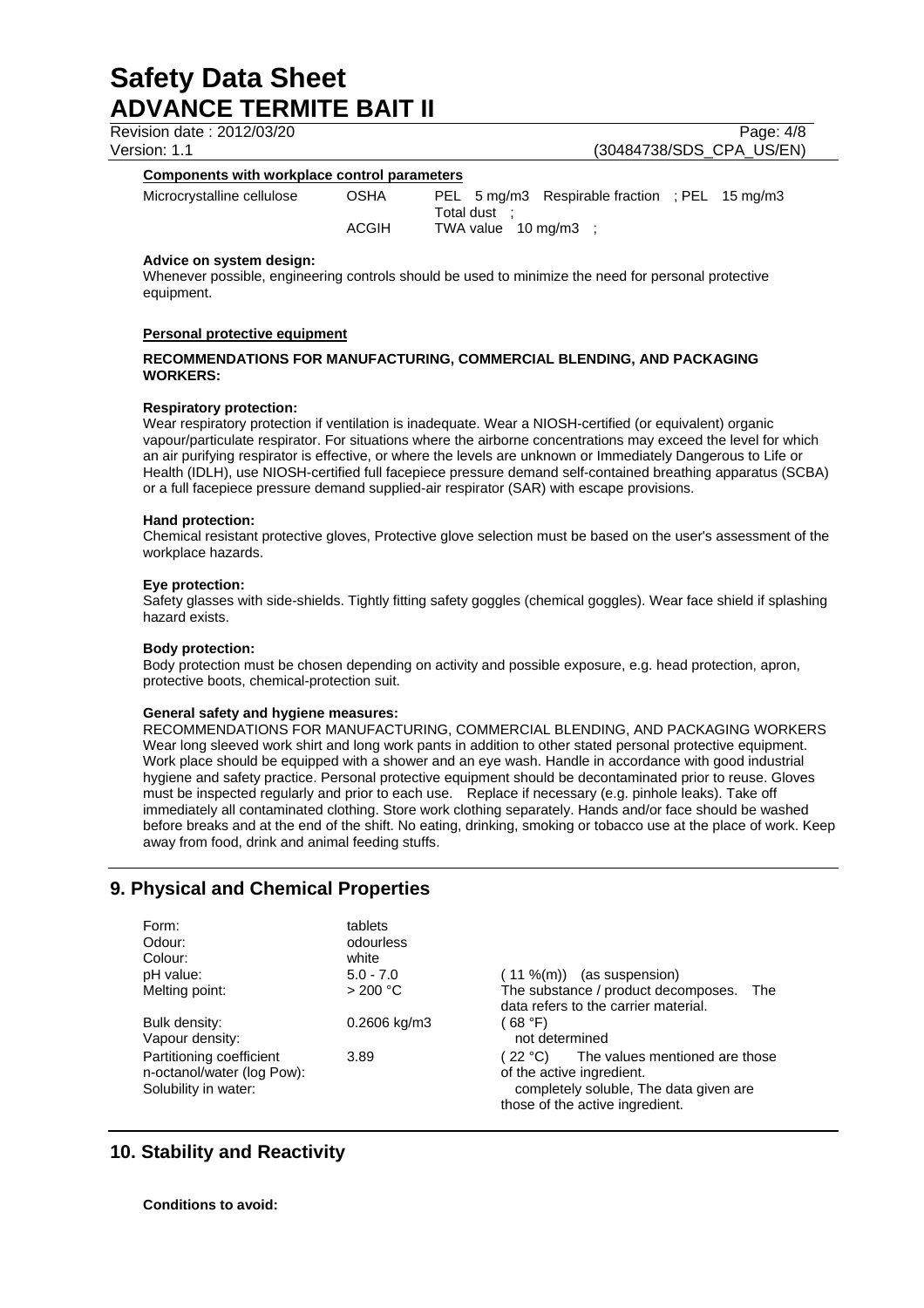Revision date : 2012/03/20 Page: 5/8

# Version: 1.1 (30484738/SDS\_CPA\_US/EN)

Avoid all sources of ignition: heat, sparks, open flame. Avoid prolonged storage. Avoid electro-static discharge. Avoid contamination. Avoid prolonged exposure to extreme heat. Avoid extreme temperatures. This product may form an explosive mixture if: 1. the dust is suspended in the atmosphere as a dust cloud AND 2. the concentration of the dust is above the lower explosion limit (LEL) AND 3. the limiting oxygen concentration (LOC) is exceeded.

## **Substances to avoid:**

strong oxidizing agents

## **Hazardous reactions:**

The product is chemically stable.

## **Decomposition products:**

No hazardous decomposition products if stored and handled as prescribed/indicated., Prolonged thermal loading can result in products of degradation being given off.

## **Thermal decomposition:**

Possible thermal decomposition products:

carbon monoxide, carbon dioxide, nitrogen dioxide, nitrogen oxide, Hydrogen chloride, hydrogen fluoride Stable at ambient temperature. If product is heated above decomposition temperature toxic vapours may be released. To avoid thermal decomposition, do not overheat.

### **Corrosion to metals:**

Corrosive effects to metal are not anticipated.

#### **Oxidizing properties:**

Based on its structural properties the product is not classified as oxidizing.

# **11. Toxicological information**

## **Acute toxicity**

#### **Oral:**

Type of value: LD50 Species: rat Value: > 5,000 mg/kg

### **Inhalation:**

Type of value: LC50 Species: rat Value: > 2.12 mg/l Exposure time: 4 h

#### **Dermal:**

Type of value: LD50 Species: rat Value: > 5,000 mg/kg

#### **Irritation / corrosion**

# **Skin:**

Species: rabbit Result: non-irritant

**Eye:** Species: rabbit Result: Slightly irritating.

## **Genetic toxicity**

*Information on: Diflubenzuron No mutagenic effects reported.*  ----------------------------------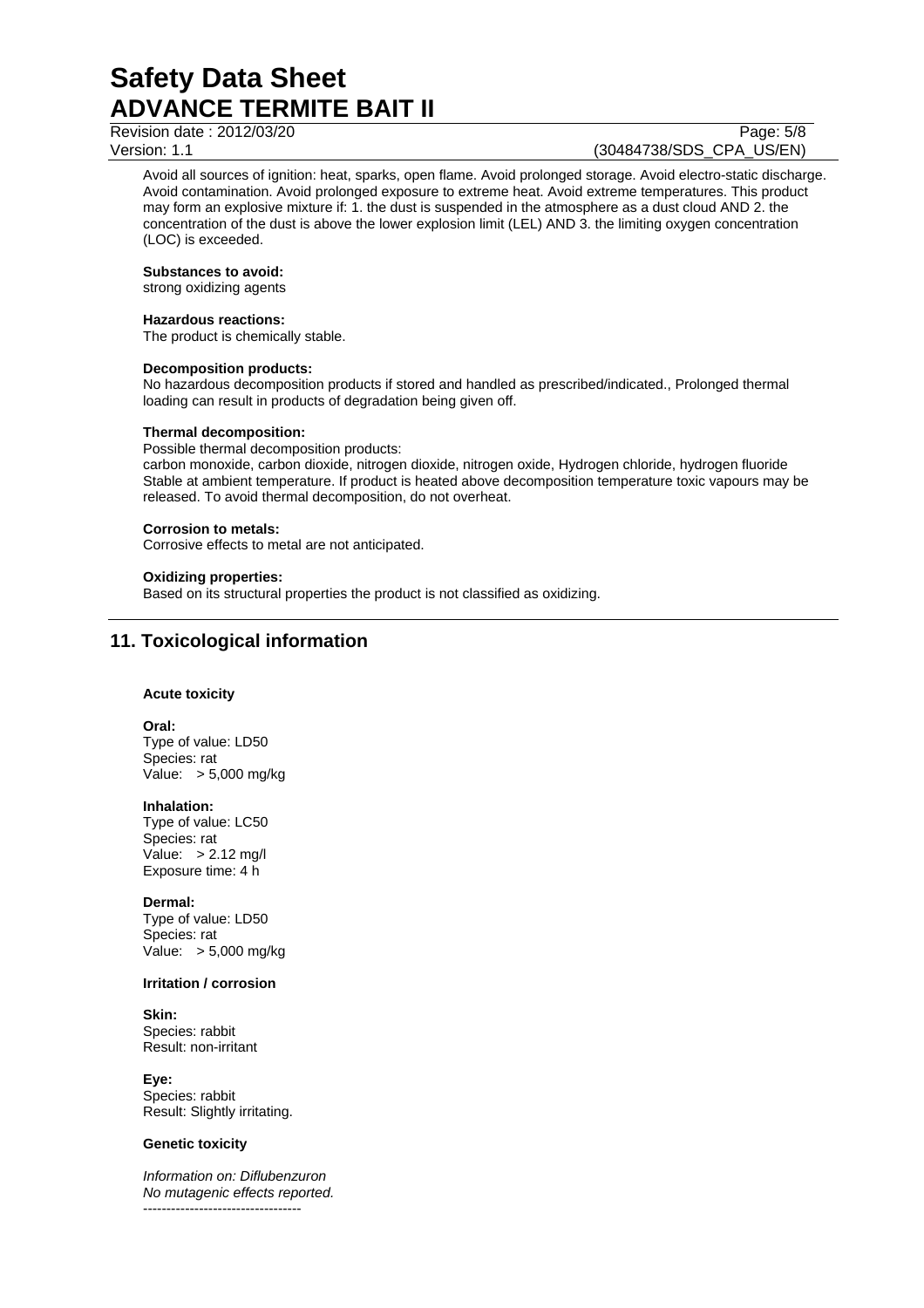Revision date : 2012/03/20

Version: 1.1 (30484738/SDS\_CPA\_US/EN)

## **Carcinogenicity**

*Information on: Diflubenzuron* 

*Results from a number of long-term carcinogenity studies are available. Taking into account all of the information, there is no indication that the substance is carcinogenic.*  ----------------------------------

#### **Reproductive toxicity**

*Information on: Diflubenzuron No reproductive toxic effects reported.*  ----------------------------------

## **Development:**

*Information on: Diflubenzuron No indications of a developmental toxic / teratogenic effect were seen in animal studies.*  ----------------------------------

# **12. Ecological Information**

#### **Fish**

Acute: Oncorhynchus mykiss/LC50 (96 h): > 0.2 mg/l The ecological data given are those of the active ingredient.

#### **Aquatic invertebrates**

Acute: Daphnia magna/LC50 (48 h): 0.0071 mg/l The ecological data given are those of the active ingredient.

## **Aquatic plants**

Toxicity to aquatic plants: green algae/EC50 (72 h): > 0.3 mg/l

#### **Degradability / Persistence Biological / Abiological Degradation**

Evaluation: Biodegradable.

# **13. Disposal considerations**

#### **Waste disposal of substance:**

Pesticide wastes are regulated. If pesticide wastes cannot be disposed of according to label instructions, contact the State Pesticide or Environmental Control Agency or the Hazardous Waste representative at the nearest EPA Regional Office for guidance.

#### **Container disposal:**

Rinse thoroughly at least three times (triple rinse) in accordance with EPA recommendations. Consult state or local disposal authorities for approved alternative procedures such as container recycling. Recommend crushing, puncturing or other means to prevent unauthorized use of used containers.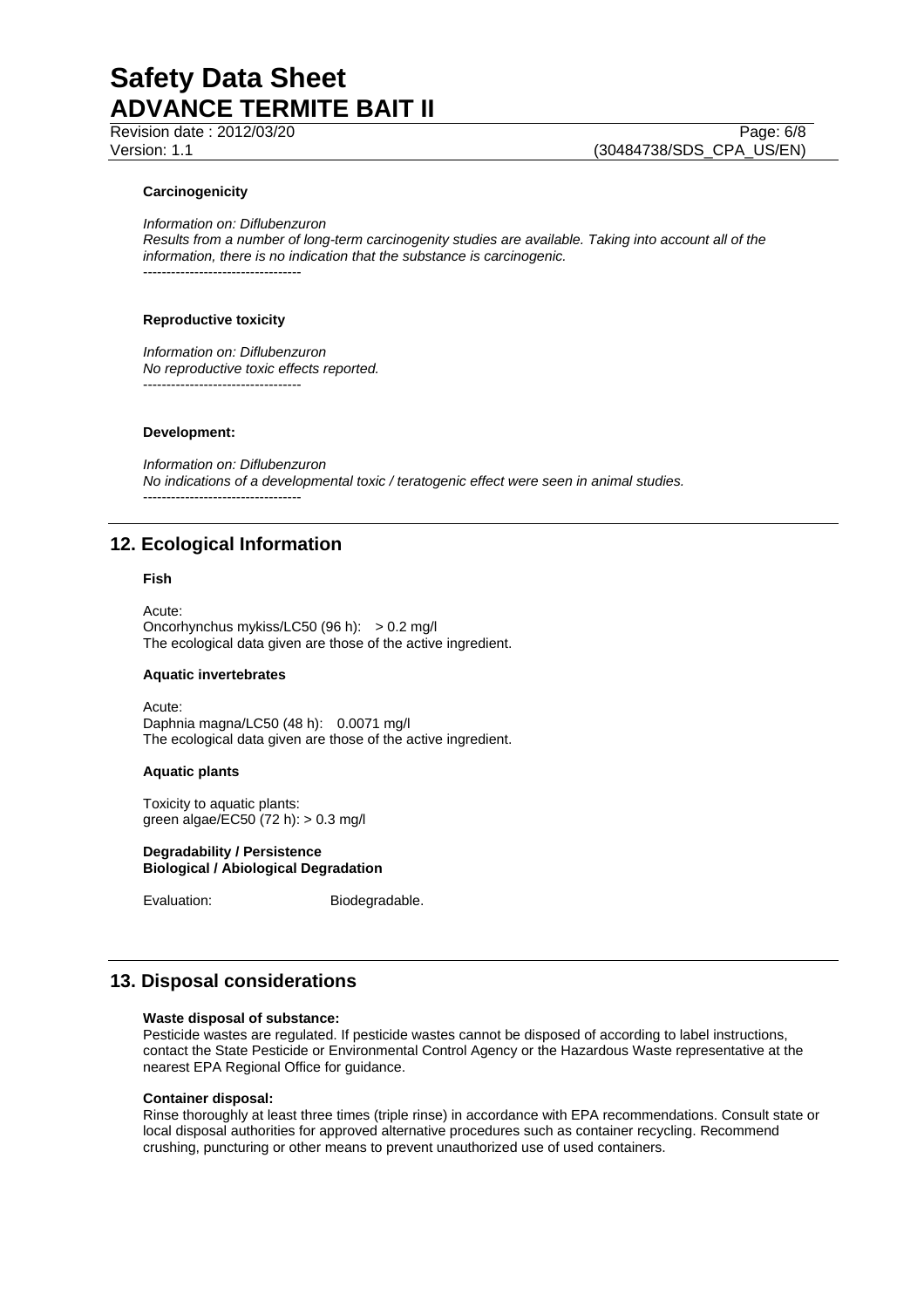Revision date : 2012/03/20

# **14. Transport Information**

**Land transport**  USDOT

Not classified as a dangerous good under transport regulations

**Sea transport**  IMDG

Not classified as a dangerous good under transport regulations

**Air transport**  IATA/ICAO

Not classified as a dangerous good under transport regulations

# **15. Regulatory Information**

# **Federal Regulations**

| <b>Registration status:</b> |          |                   |  |
|-----------------------------|----------|-------------------|--|
| Chemical                    | TSCA. US | released / listed |  |
| Crop Protection             | TSCA, US | released / exempt |  |

**EPCRA 311/312 (Hazard categories):** Acute;

## **State regulations**

| <b>State RTK</b> | <b>CAS Number</b>       | <b>Chemical name</b>                                                                       |
|------------------|-------------------------|--------------------------------------------------------------------------------------------|
| MA<br>MA. PA     | 35367-38-5<br>9004-34-6 | Benzamide, N-[[(4-chlorophenyl)amino]carbonyl]-2,6-difluoro-<br>Microcrystalline cellulose |
|                  |                         |                                                                                            |

# **16. Other Information**

# **Refer to product label for EPA registration number.**

Recommended use: insecticide

We support worldwide Responsible Care® initiatives. We value the health and safety of our employees, customers, suppliers and neighbors, and the protection of the environment. Our commitment to Responsible Care is integral to conducting our business and operating our facilities in a safe and environmentally responsible fashion, supporting our customers and suppliers in ensuring the safe and environmentally sound handling of our products, and minimizing the impact of our operations on society and the environment during production, storage, transport, use and disposal of our products.